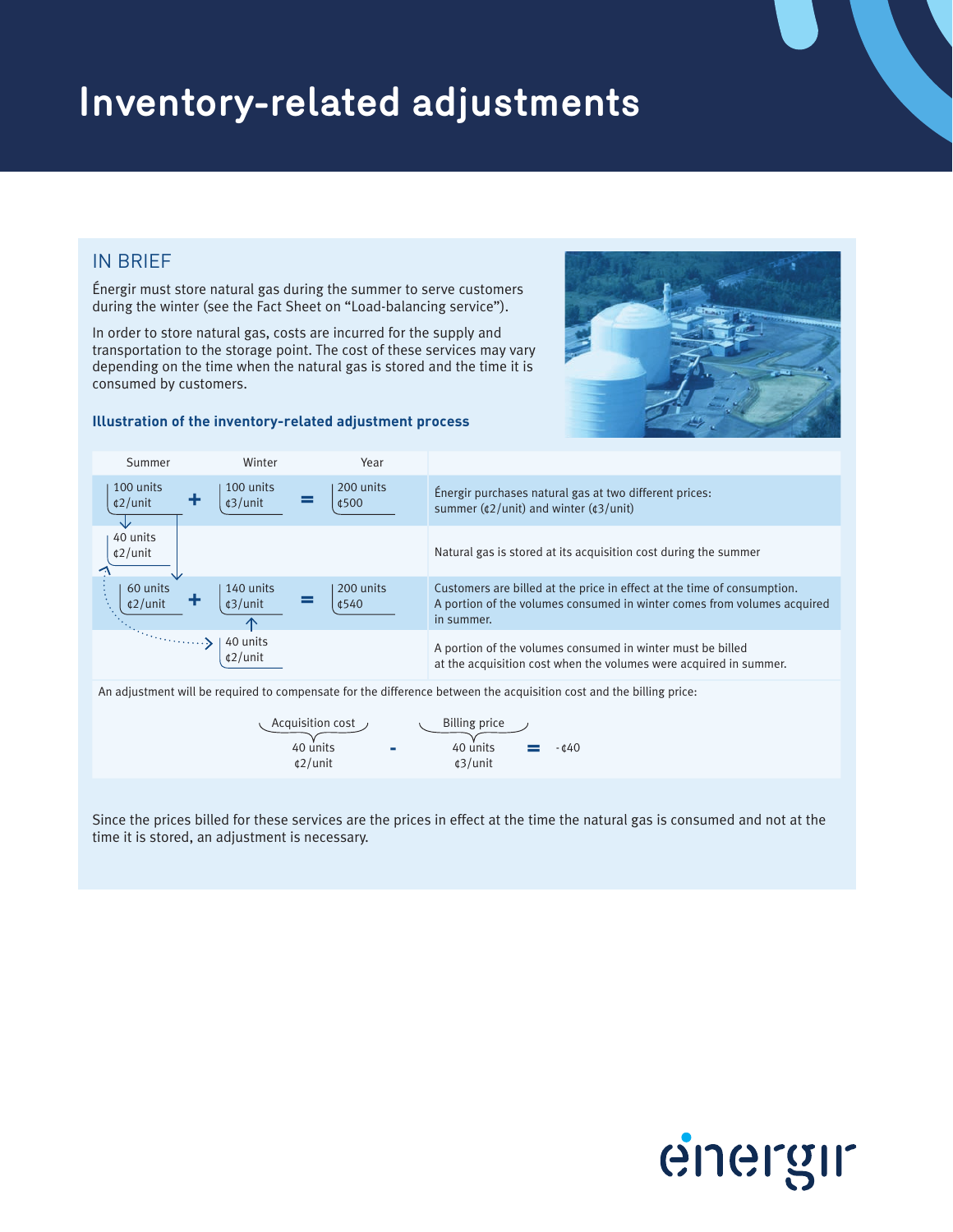# **Inventory-related adjustments**

## COST OF INVENTORY ADJUSTMENTS

### **Composition of inventory-related adjustments**

Inventory-related adjustments account for the variation in inventory value resulting from price changes and also include recovery of the financial costs related to maintaining these inventories.

The adjustments are calculated separately for the natural gas supply and transportation services since the prices may vary over the course of the year.

A separate adjustment is calculated for customers who have a fixed price supply agreement so as to consider only the costs related to maintaining inventories (see the Fact Sheet on "Supply service").

### **Approval by the Régie de l'énergie**

Because the price variations between the time of acquisition of the services and the time they are used by the customer are indicated, the calculation of inventoryrelated adjustments is a way to ensure that Énergir has no profit or loss on these services.

The prices for these services are approved by the *Régie de l'énergie* (see the Fact Sheet on "Supply service" and the one on "Transportation service"). The calculation method for inventory-related adjustments is also approved by the *Régie*.

## ÉNERGIR INVENTORY ADJUSTMENT TARIFF

Inventory-related costs are closely linked to load-balancing costs. The calculation method for inventory-related adjustments thus also accounts for the consumption profile of customers.

#### **Price of inventory adjustments**

First, the inventory required to serve each customer must be estimated. The inventory volume required corresponds to the difference between the annual average daily load and the winter average daily load, multiplied by the number of winter days.

Two customer consumption parameters are thus used to calculate the inventory volume:

- $\rightarrow$  Parameter **W** is the winter average daily load (November to March).
- $\rightarrow$  Parameter **A** is the annual average daily load.

A customer's inventory volume is established as follows:



Finally, a customer-specific inventory **amount** is obtained as follows:



The inventory-related adjustment **price** is obtained by dividing the amount obtained above by the customer's consumption volume for the last twelve months.

This price is calculated monthly for each service: natural gas supply and transportation.

You can consult our website at

www.majorindustries.energir.com/tariffsconditions and click on the Examples of Calculations tab to see examples of inventory-related adjustments, load-balancing and distribution calculations.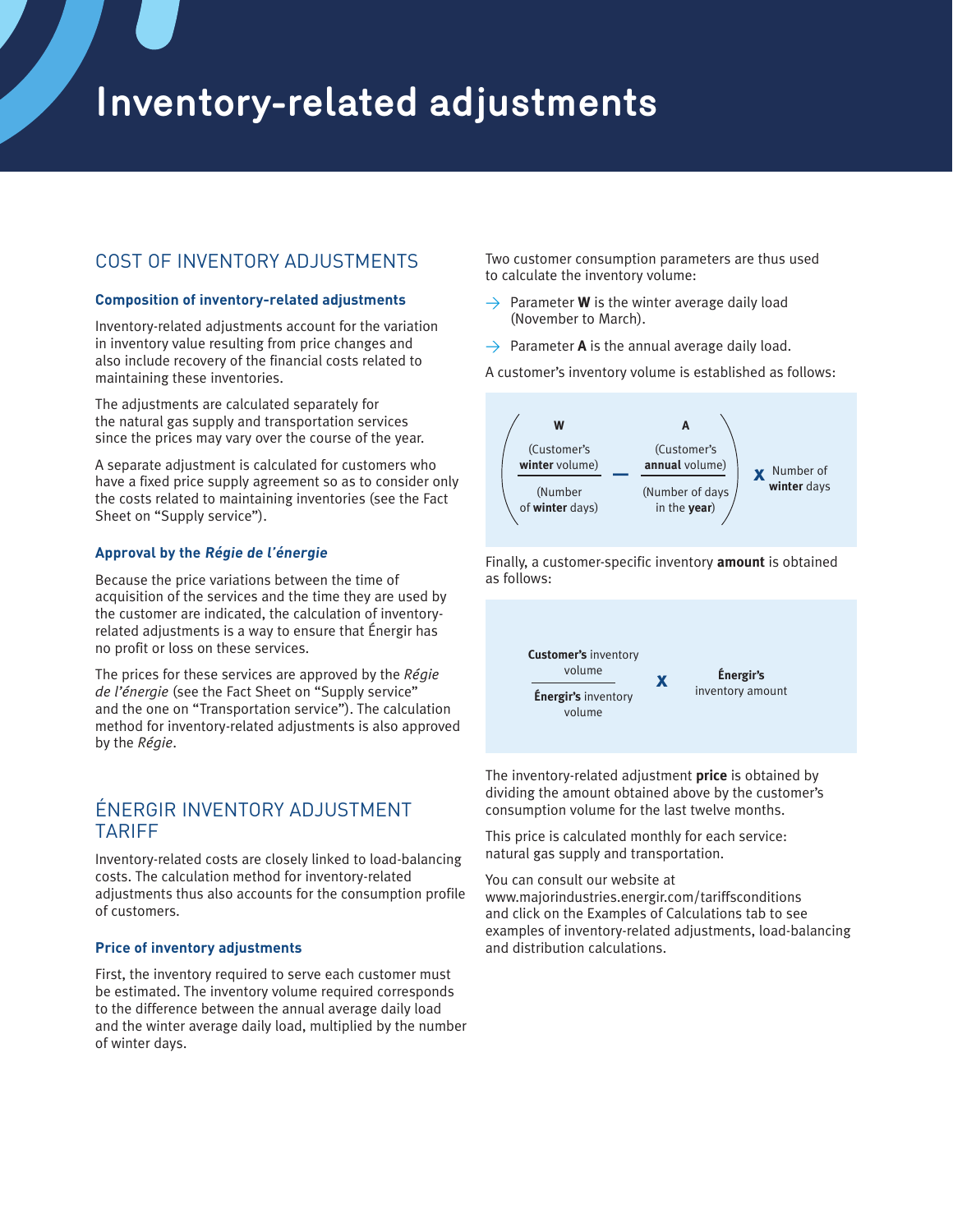#### **Effect of the consumption profile on the price**

The inventory-related costs are divided among customers in proportion to their storage volumes. Thus, the greater the difference between parameters W and A for a customer, the greater the impact will be on inventoryrelated costs.

#### CUSTOMERS WITH A HEATING CONSUMPTION PROFILE

Customers who consume more in winter than in summer will have a large spread between parameters **W** and **A**, since their winter average daily load is greater than the annual average daily load.

This type of consumption profile means that natural gas has to be stored in summer in order to deliver the volumes required in winter. A large portion of the price variations of services transiting through storage will be allocated to such customers.

#### CONSUMPTION CONSUMPTION CONSUMPTION W  $\frac{vv}{2}$ CONSUMPT A  $\overline{A}$  $\overline{a}$  $\overline{a}$ SUMMER SUMMER WINTER WINTER SUMMER SUMMER

#### CUSTOMERS WITH A STABLE CONSUMPTION PROFILE

Customers with a uniform profile do not need storage in order to ensure their supply and so they do not contribute to inventory-related costs.

The difference between parameters **W** and **A** is zero and so in this case no inventory-related adjustment are billed such customers.



#### CUSTOMERS WITH A SUMMER SEASONAL CONSUMPTION PROFILE

Customers who consume more in summer than in winter have a beneficial effect on the storage level required by Énergir. Indeed, without summer seasonal customers, Énergir would have to build higher inventories in order to serve customers with heating consumption profiles.

Since the winter average daily load (parameter **W**) is lower than the annual average daily load (parameter **A**), such customers will be given a credit which corresponds to their contribution to reducing the storage level for other customers.

![](_page_2_Figure_13.jpeg)